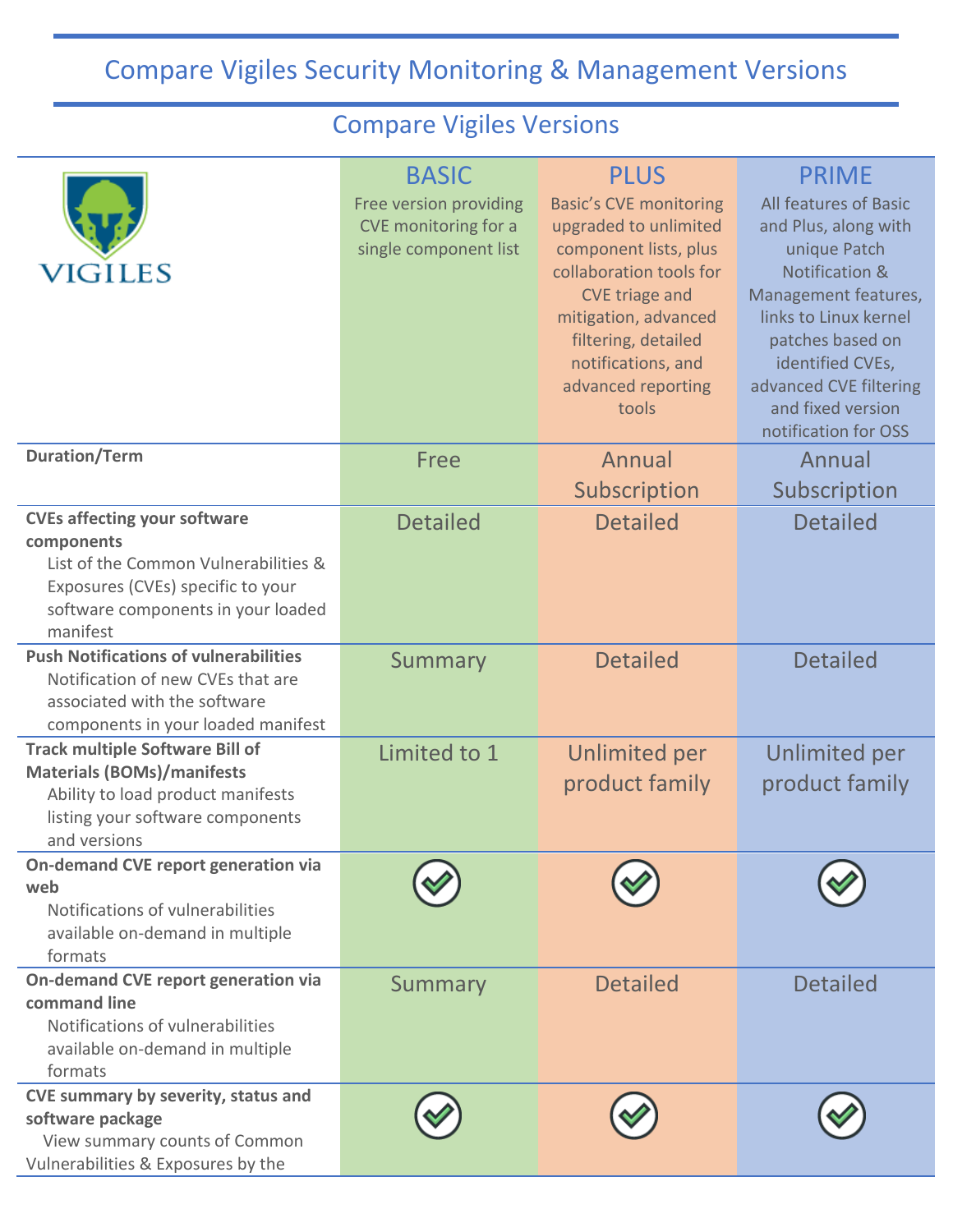| severity score derived by the Common<br>Vulnerability Scoring System as listed in<br>the National Vulnerability Database<br>(NVD) maintained by the US<br>Government's National Institute of<br>Standards and Technology. Also<br>includes ability to view CVEs by the<br>status of resolution in your manifest<br>and by those specific to your software<br>components. |  |  |
|--------------------------------------------------------------------------------------------------------------------------------------------------------------------------------------------------------------------------------------------------------------------------------------------------------------------------------------------------------------------------|--|--|
| <b>Build system support: Yocto, Buildroot</b><br>and Timesys Factory<br>Ability to upload Yocto manifest<br>(generated by meta-timesys),<br>Buildroot manifest.csv, or Factory<br>workorder from command-line and<br>web for CVE scanning                                                                                                                                |  |  |
| <b>Support for custom component lists</b><br>(CSV format)<br>Ability to upload open source<br>component lists used by applications<br>and BSPs for CVE scanning                                                                                                                                                                                                          |  |  |
| <b>Upload your Software BOM or create</b><br>one using Web wizard<br>Upload open source component lists<br>used by applications and BSPs for<br>CVE scanning. Also includes ability to<br>create custom software component<br>lists in order to generate a CVE<br>report and receive security<br>notifications independently of any<br>build engine.                     |  |  |
| <b>Software License Information (Yocto</b><br>and Buildroot only)<br>View summary of CVEs and license<br>stats for each package.                                                                                                                                                                                                                                         |  |  |
| <b>Filter based on Component or Status</b><br>Filter CVEs by those specific to your<br>software components or by the<br>status of resolution in your manifest.                                                                                                                                                                                                           |  |  |
| <b>CVE search tool for Timesys curated</b><br><b>CVE database</b><br>Ability to search for CVEs by package<br>name and version, or by ID                                                                                                                                                                                                                                 |  |  |
| CVE report history with CVE trend plot<br>View previously generated reports<br>and track how threats in your build<br>have changed over time                                                                                                                                                                                                                             |  |  |
|                                                                                                                                                                                                                                                                                                                                                                          |  |  |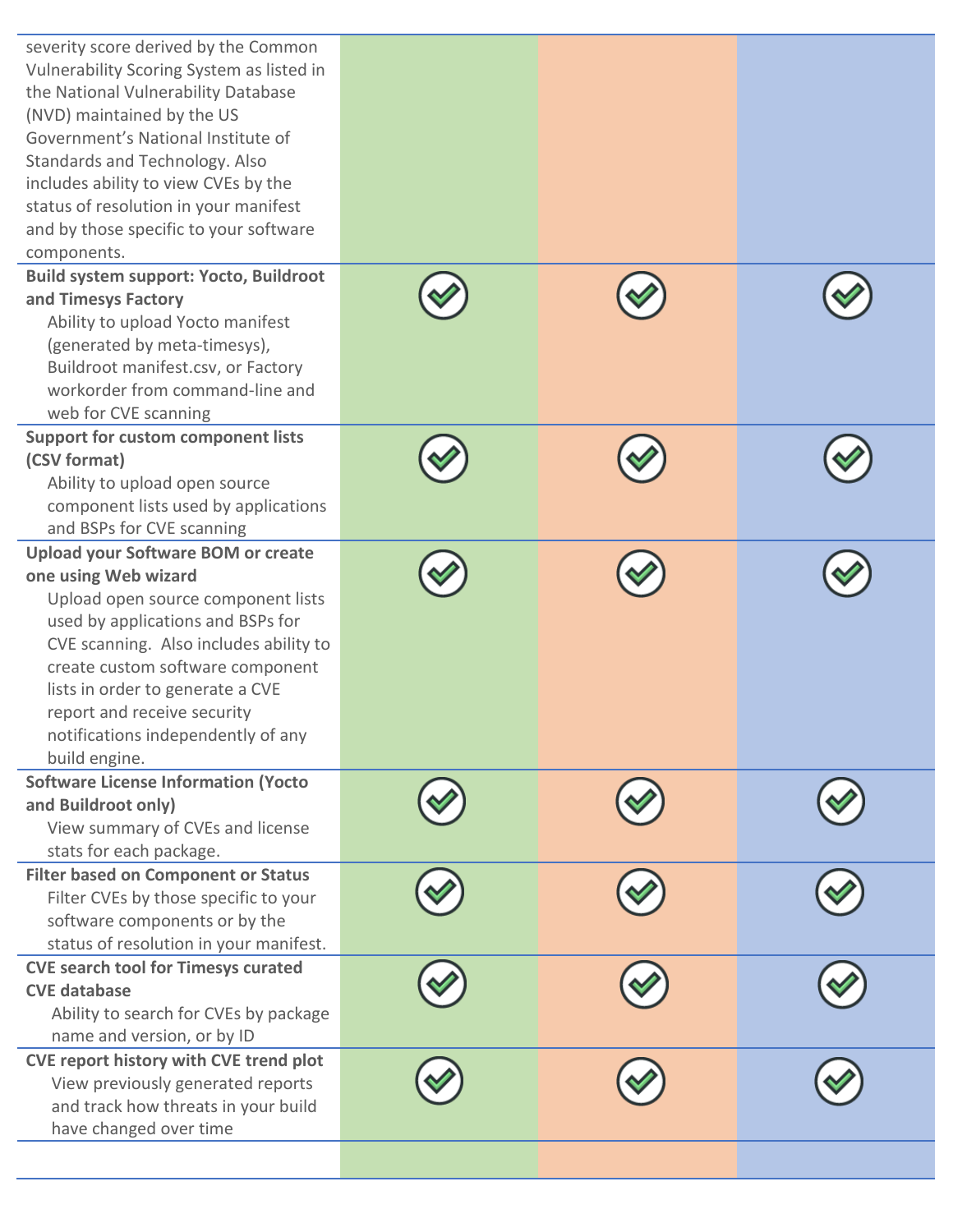| <b>CVE report sharing</b><br>Share a view-only version of the<br>latest CVE report via a link. This is<br>particularly useful when you want to<br>quickly share a report with others<br>who might not be on the same<br>team.                                                                                                                                                                                                                                                                                                                    |  |  |
|--------------------------------------------------------------------------------------------------------------------------------------------------------------------------------------------------------------------------------------------------------------------------------------------------------------------------------------------------------------------------------------------------------------------------------------------------------------------------------------------------------------------------------------------------|--|--|
| <b>Early CVE notification</b><br>Notification of newly discovered<br>CVEs that are not yet in the NVD<br>data base                                                                                                                                                                                                                                                                                                                                                                                                                               |  |  |
| <b>Team sharing and CVE mitigation</b><br>collaboration tools<br>Vulnerability management<br>workspace and tools for you and<br>your team members to comment,<br>annotate, and collaborate on triage<br>and mitigation of each vulnerability<br>listed in your manifests.                                                                                                                                                                                                                                                                        |  |  |
| <b>Continuously track specific issues and</b><br><b>CVE status changes</b><br>Continuous tracking of vulnerabilities<br>based on resolution status for your<br>manifests.                                                                                                                                                                                                                                                                                                                                                                        |  |  |
| Whitelist already reviewed CVEs to<br>streamline reviews<br>Ability to hide CVEs that are already<br>being addressed so as to simplify<br>reports, collaboration and mitigation                                                                                                                                                                                                                                                                                                                                                                  |  |  |
| Filter reports by severity (CVSS) score<br>or attack vector<br>Filter Common Vulnerabilities &<br>Exposures by the severity score<br>derived by the Common Vulnerability<br>Scoring System as listed in the<br>National Vulnerability Database<br>(NVD) maintained by the US<br>Government's National Institute of<br>Standards and Technology or by the<br>technique by means of which<br>unauthorized access can be gained to<br>a device or a network. Also includes<br>ability to view CVEs by the status of<br>resolution in your manifest. |  |  |
|                                                                                                                                                                                                                                                                                                                                                                                                                                                                                                                                                  |  |  |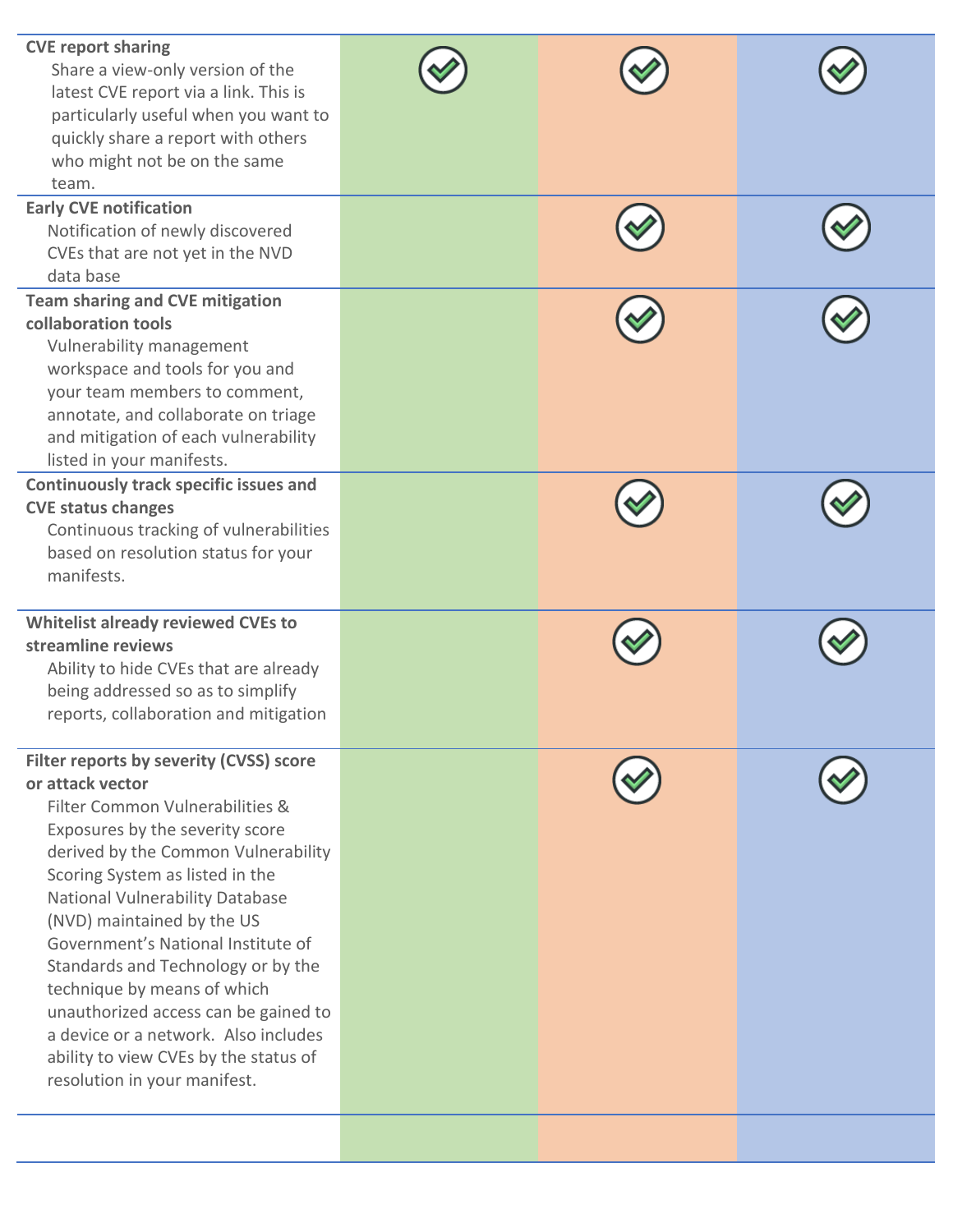| <b>Software BOM/Manifest editor and</b><br>revision management<br>Add packages, modify package<br>names or versions for Buildroot, CSV,<br>and Yocto SBOMs/manifests, and<br>modify licenses for Buildroot and<br>Yocto SBOMs/manifests. Saving<br>creates new SBOM/manifest in the<br>same product as the previous version<br>with the changes applied. |  |  |
|----------------------------------------------------------------------------------------------------------------------------------------------------------------------------------------------------------------------------------------------------------------------------------------------------------------------------------------------------------|--|--|
| <b>Download reports in different formats</b><br>Ability to export reports in a variety<br>of formats                                                                                                                                                                                                                                                     |  |  |
| <b>Comparison of changes between</b><br>builds/releases (SBOM/manifest<br>difference)<br>Quickly generate reports and<br>bulletins to document security issues<br>and vulnerability status on releases<br>for submission to customers and<br>regulatory authorities.                                                                                     |  |  |
| <b>Comparison of reports for new and</b><br>changed CVEs<br>Comparison of any two scans to view<br>new, removed, and status changed<br><b>CVEs</b>                                                                                                                                                                                                       |  |  |
| <b>Custom vulnerability</b><br>score/prioritization and filtering<br>Assign a custom severity or priority<br>value to each CVE (0.0 to 10.0). Sort and<br>filter based on the custom score, and<br>easily prioritize CVEs based on custom<br>metrics.                                                                                                    |  |  |
| Reference links to available patches,<br>mitigation and exploits<br>Links to the available patch,<br>workarounds for mitigation when a<br>patch is not available, and for<br>recreating the CVE exploit for testing                                                                                                                                      |  |  |
| Link to mainline kernel fix commit for<br><b>Linux kernel CVEs</b><br>A direct link to the CVE fix in the<br>mainline kernel                                                                                                                                                                                                                             |  |  |
| Minimum kernel version with a fix for<br>a kernel CVE<br>Identification of the minimum<br>version of a kernel with the CVE fix                                                                                                                                                                                                                           |  |  |
| Filter reports based on kernel and U-<br><b>Boot configuration</b><br>Ability to filter vulnerabilities based                                                                                                                                                                                                                                            |  |  |